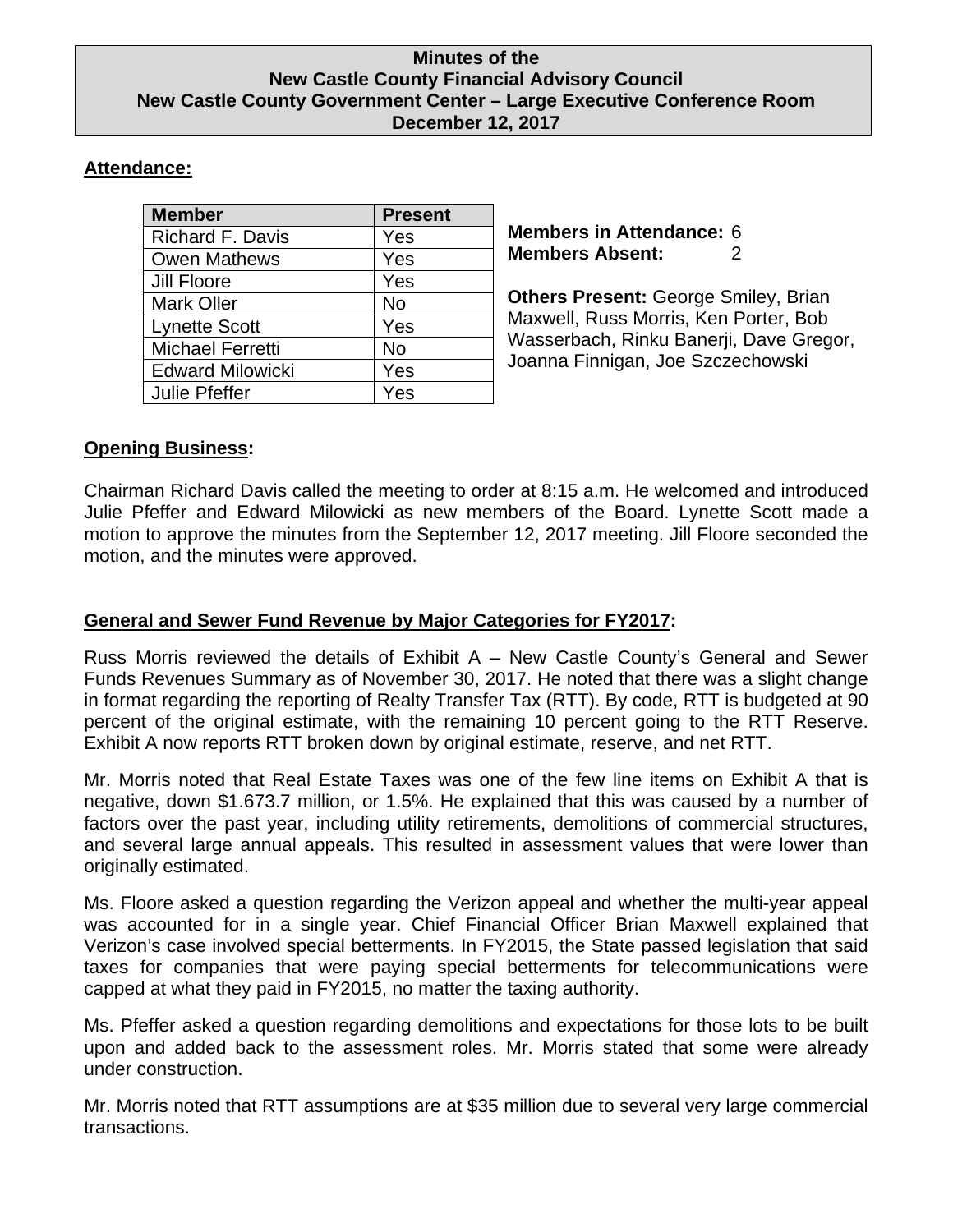Mr. Morris reviewed the details of the other line items in the General Fund. The volume of Sheriff Sales has increased, but we expect it to level off in the second half of the year. For Recorder of Deeds, property sales are up, but property refinancing is down. There was a \$400.0 decrease in Impact Fees.

Interest-Investments were down \$163.7 year-to-date in the General Fund, but we are up by approximately that same amount in the Sewer Fund. The total in both funds is expected to exceed our estimates by the end of the year.

Overall, FY2018 estimated revenue in the General Fund is \$184,709.7, which is \$597.6 less than originally budgeted.

Mr. Morris reviewed the details of the revenue estimates for the line items in the Sewer Fund (beginning on page 5 of Exhibit A). Of note, Delinquent Charges are now projected at \$900.0 over budget. This was due to one mortgage company sending its delinquent sewer payments in August, after the start of the new fiscal year. Groundwater/Stormwater was increased \$100.0 to reflect year-to-date revenues.

The other major change is in Capital Recovery Fees, which are down \$1 million, due in part to an issue in which Land Use improperly charged a developer capital recovery fees last year for an apartment complex. After Land Use discovered its error, the money was refunded to the developer.

All the aforementioned changes net to zero, so FY2018 estimated revenue in the Sewer Fund remains at the original budgeted estimate of \$73,310.9.

Mr. Morris reviewed the charts found on pages 6 through 11 of Exhibit A.

#### **General and Sewer Fund Expenditures for FY2017:**

Mr. Maxwell reviewed the details of Exhibit C – New Castle County's General and Sewer Fund Expenditures FY2018 Budget vs. FY2018 Estimate as of November 30, 2017. He noted that in the General Fund several minor adjustments net out to a \$.5 million adjustment lower than the FY2018 Approved Budget. Overall, in the General Fund, FY2018 expenditures are estimated at \$195.5 million.

In the Sewer Fund Expenditures, Mr. Maxwell stated that there were no changes in the FY2018 Approved Budget of \$78.3 million.

## **General and Sewer Fund Financial Projections as of 11/30/17 (Unaudited) Fiscal Years 2018-2021:**

Mr. Maxwell reviewed the details of Exhibit D – General and Sewer Fund Financial Projections as of 8/31/17 (Unaudited) Fiscal Years 2018-2021.

In the General Fund, we are projecting \$10 million in revenues under expenditures for FY2018. We will be drawing down the Tax Stabilization Reserve to cover those costs. In FY2019, we are projecting our revenues to remain relatively flat, while our expenditures grow primarily due to Personnel Costs, driven mainly by increases in healthcare costs and pension costs.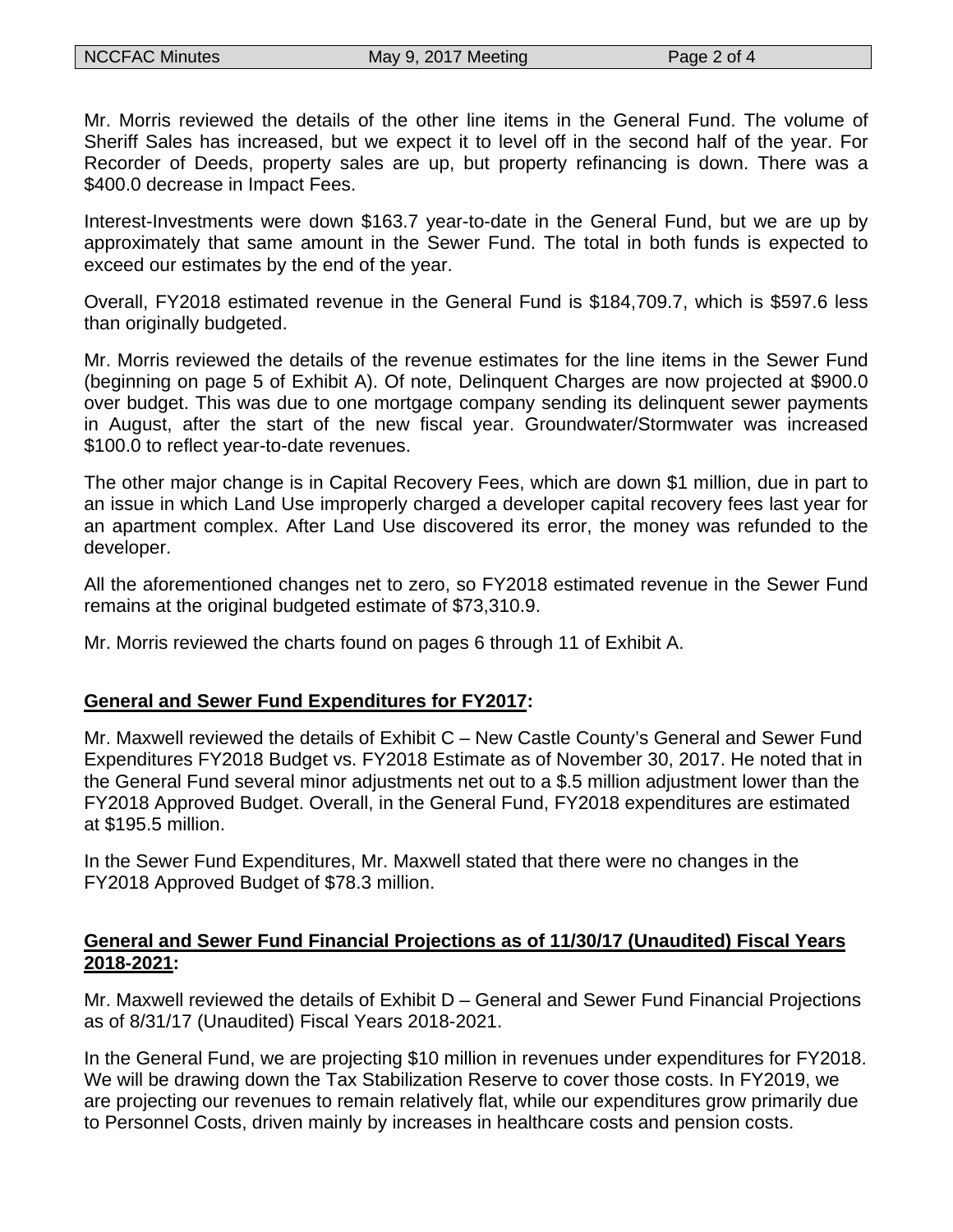Mr. Maxwell also noted that there will be a 2% across the board salary increase as of 4/1/18. This will be the final increase in a collective bargaining agreement that was signed in November 2016.

Overall, for FY2019, we are projecting \$18.5 million in revenues under expenditures. The Office of Finance is working with the Executive Cabinet to lower expenditures for FY2019. Instructions for the FY2019 budget sent to County departments stated that any increases must be balanced with a corresponding reduction. While there will be caveats to that standard, that is the goal that was set.

While current measures will lessen the gap between Expenditures and Revenues, the projections indicate that the Tax Stabilization Reserve will be exhausted in FY2019.

Currently, the focus has been on the expenditure side, but as the options for expenditure reduction get smaller, the revenue side will be considered. We have been looking seriously at reassessment, given the fact that there has been no reassessment since 1983. However, a reassessment is a three-year process.

In the Sewer Fund, we have a similar structural deficit. We are working with a consultant to revamp the sewer service rate formula. Currently, we take the lowest two quarters of water consumption and multiply by two. There is no fixed component to our current billing structure, so costs of capital improvements are not being covered. Councilman Smiley and Councilman Cartier have been supportive of this initiative.

Mr. Milowicki asked a question regarding whether the Christiana Force Main loan was reflected in the debt service projections. Mr. Maxwell stated that they were not. We are getting a 2% loan through the Delaware State Clean Water Revolving Fund for emergency repairs. It is a \$10 million loan that is structured so that we pay semi-annual interest, and annual principle payments on the loan.

Ms. Floore asked about the status of the water treatment contract with the City of Wilmington. Mr. Maxwell said that the contract is still in discussion, but he expects an agreement to be reached this fiscal year.

Ms. Scott asked about the status of the First-Time Homebuyers program. Mr. Maxwell said that the County participated in a State and County committee which voted to enable legislation to allow counties to establish a cap for first-time homebuyers. We will be working to move that legislation forward. We will also have to work with County Council to establish what the cap will be. Ms. Scott suggested that many municipalities look at FHA limits that are already in place for guidelines.

Mr. Milowicki made a motion to approve the FY2018 Revenue Estimates. The motion was seconded by Ms. Floore and unanimously approved.

## **Memorandum:**

The NCCFAC members in attendance signed the Memo to the County Executive, the CAO, the CFO, and the members of Council, signifying the information reviewed at this meeting.